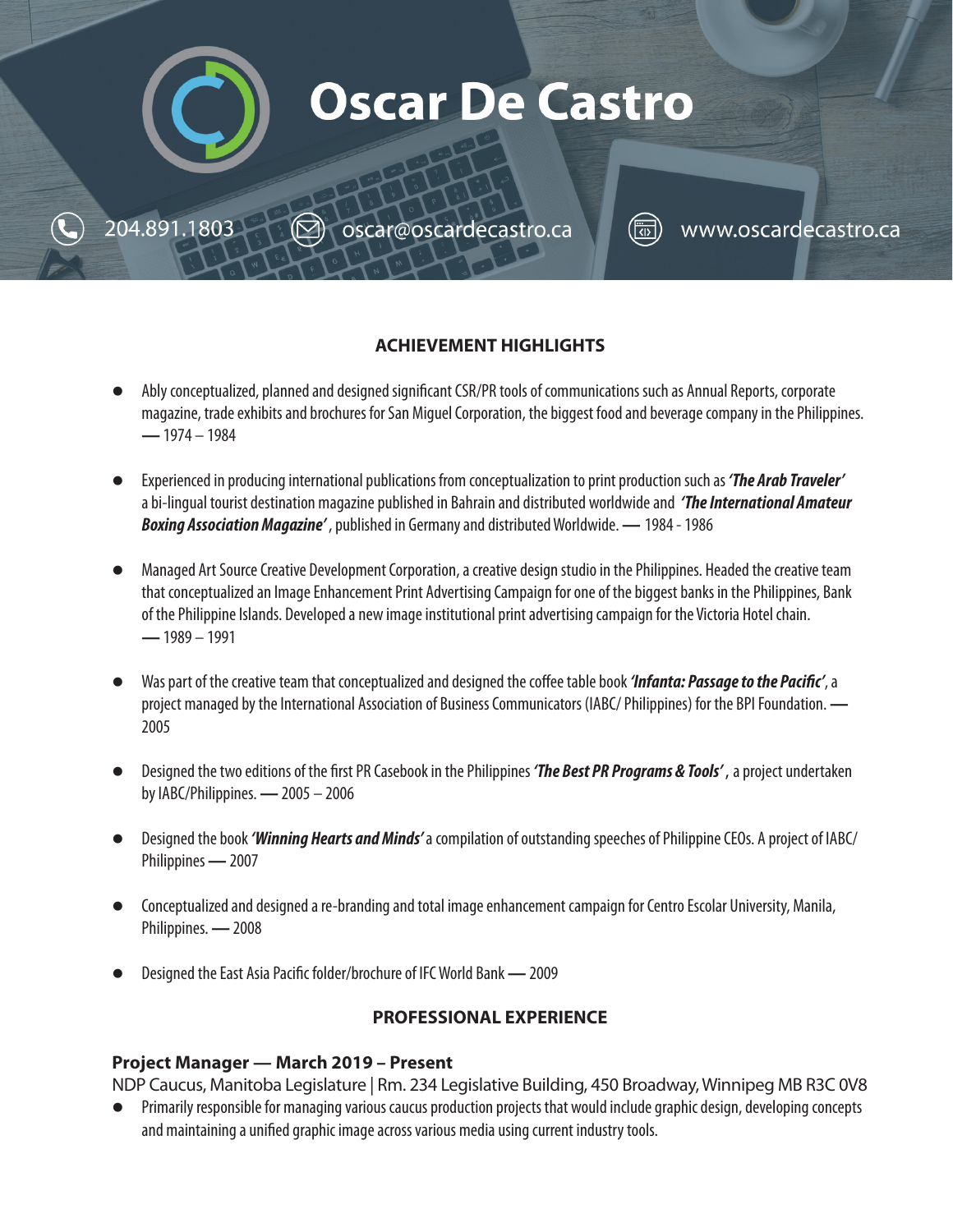

#### **Independent Graphic Design Contractor — April 2019 – Present**

Best Version Media, Canada

l Responsible for the overall look, design and layout of the following magazines *'Neighbours of Jumbo Gardens'* a monthly community magazine in Thunder Bay, Ontario and *'Neighbours of Olde Walkerville'* in Windsor, Ontario. Respondibilities included designing of ads featured in the magazine.

#### **Graphic Designer — August 2010 – February 2018**

VANDENBERGS FINE JEWELLERY/ARMADA JEWEL | 1858 Portage Avenue, Winnipeg MB R3J 0G9

- **•** Responsibilities covered development of print advertising, promotions, trademark graphics, web design and branding for new emerging products.
- **•** Responsible for the development of www.vandenbergs.ca and www.armadajewel.com to include web design and maintenance, enhancement of images to be uploaded via CMS.

#### **Executive Art Director — November 2009 – April 2012**

RAR BUSINESS VENTURES (Asian Community Guide Magazine, Winnipeg)

l Assumed the role of art director, designer, photo editor and production manager for the annual magazine, leading all phases of creative process from conceptualization through press production doing page layouts, ads and inserts for advertisers.

#### **Special Lecturer — 2006 – July 2009**

COLLEGIO DE SAN JUAN DE LETRAN – Institute of Communications, | Manila, Philippines

 $\bullet$  Trained and mentored junior and senior mass communication students in creative development and execution and instructed the use of Adobe InDesign software.

#### **Freelance Graphic Designer — 2003 – July 2009 | Manila, Philippines**

Handled creative corporate design jobs such as corporate identity programs, logos, graphic & advertising design, web design, and publication design for various clients in the Philippines.

#### **GM / Executive Graphic Designer — 2000 – 2003**

WIZZARD TECHNOLOGIES, INC. | Pasig City, Philippines

- Designed & developed websites for small and medium sized companies.
- $\bullet$  Together with the CEO and Head of Marketing, Initiated and developed marketing strategies for the various products and services being offered by the company.

# **Creative Design Consultant — 1996-2000**

TECHNOLOGY AND LIVELIHOOD RESOURCE CENTER, | Pasig City, Philippines

- $\bullet$  Developed communication materials to support the trainings being conducted by the institution.
- Supervised the creative department in the print production of the various collaterals being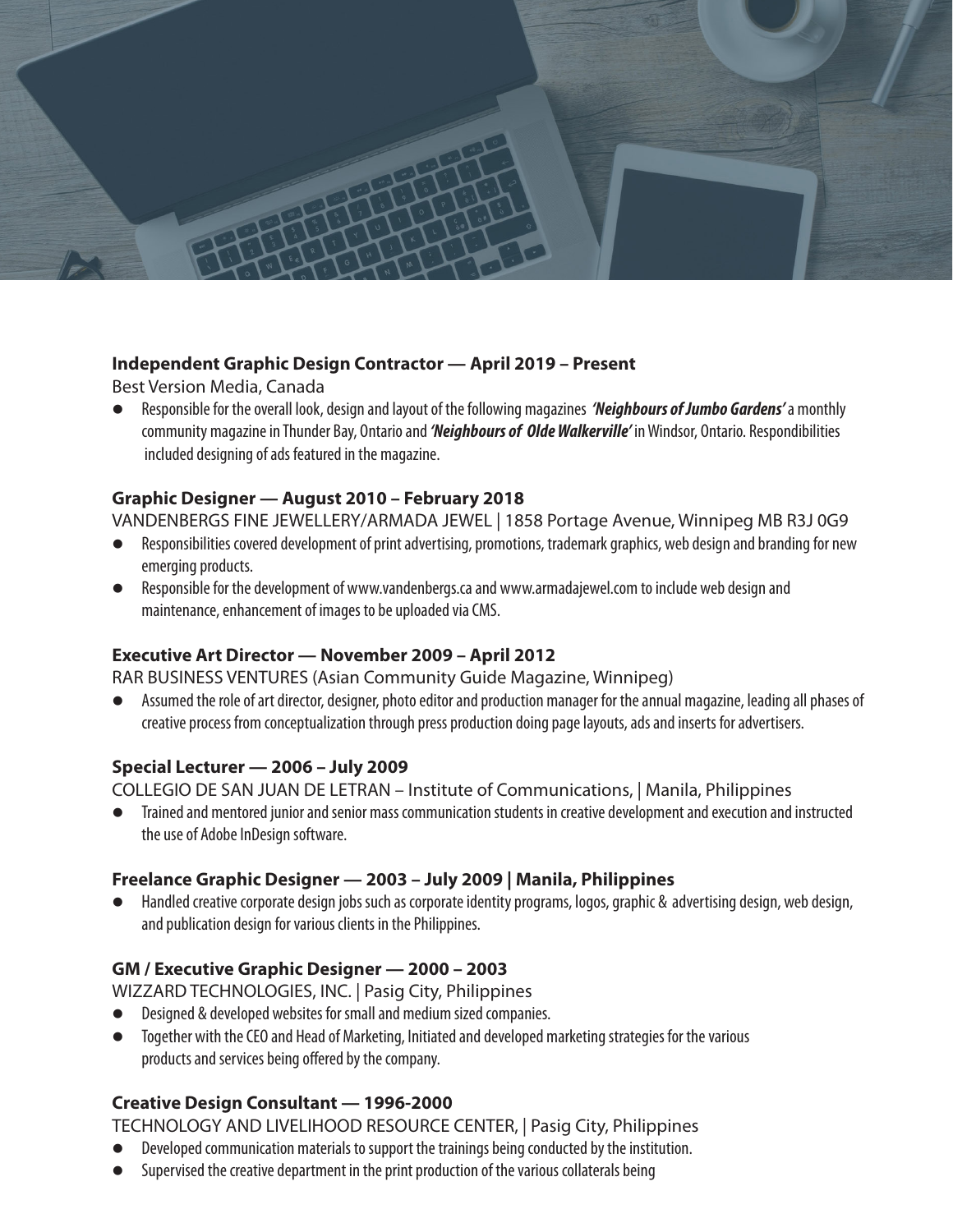

published by the institution.

l Over all in charge of the monthly trade magazine *'Magnegosyo'* from conception to publication.

#### **GM / Executive Graphic Designer –1989-1991**

ART SOURCE DEVELOPMENT CORPORATION, | Makati City, Philippines

- l Headed the creative team in conceptualizing major creative projects such as advertising/marketing and PR campaigns.
- l Established strategic tie-ups with media, business organizations and other agencies for leverage in the conduct of business of the company.

## **Graphic Designer –1984-1986**

FALCON PUBLISHING, WLL Manama, | State of Bahrain, Middle East

- l Over-all in charge in design and print production of a bi-lingual travel magazine *'The Arab Traveler'*
- l Worked with the Arabic editor in the translation of English articles that emanates from the editorial offices in London, UK

#### **Art Editor –1974-1984**

SAN MIGUEL CORPORATION PUBLIC RELATIONS OFFICE, | Makati City, Philippines

- l Handled conceptualization and development of various PR tools of communications being used by the company such as the monthly external magazine, Annual Report, audio-visual presentations, and product & trade exhibits.
- **.** Supervised photo shoots for vital corporate communications projects.

# **EDUCATION**

#### **University of Santo Tomas, | Manila, Philippines**

Bachelor of Fine Arts, Major in Advertising Arts

# **The Asean Institute of Arts, | Manila, Philippines**

Cultural Center of the Philippines Advance Studies in the Field of Visual Arts

#### **PROFESSIONAL DISTINCTION**

**DESIGN CENTER OF THE PHILIPPINES – Graphic Design Competition 1975** Company Publications Category — **First Prize Winner**

**DESIGN CENTER OF THE PHILIPPINES – Graphic Design Competition 1975** Poster Category — **First Prize Winner**